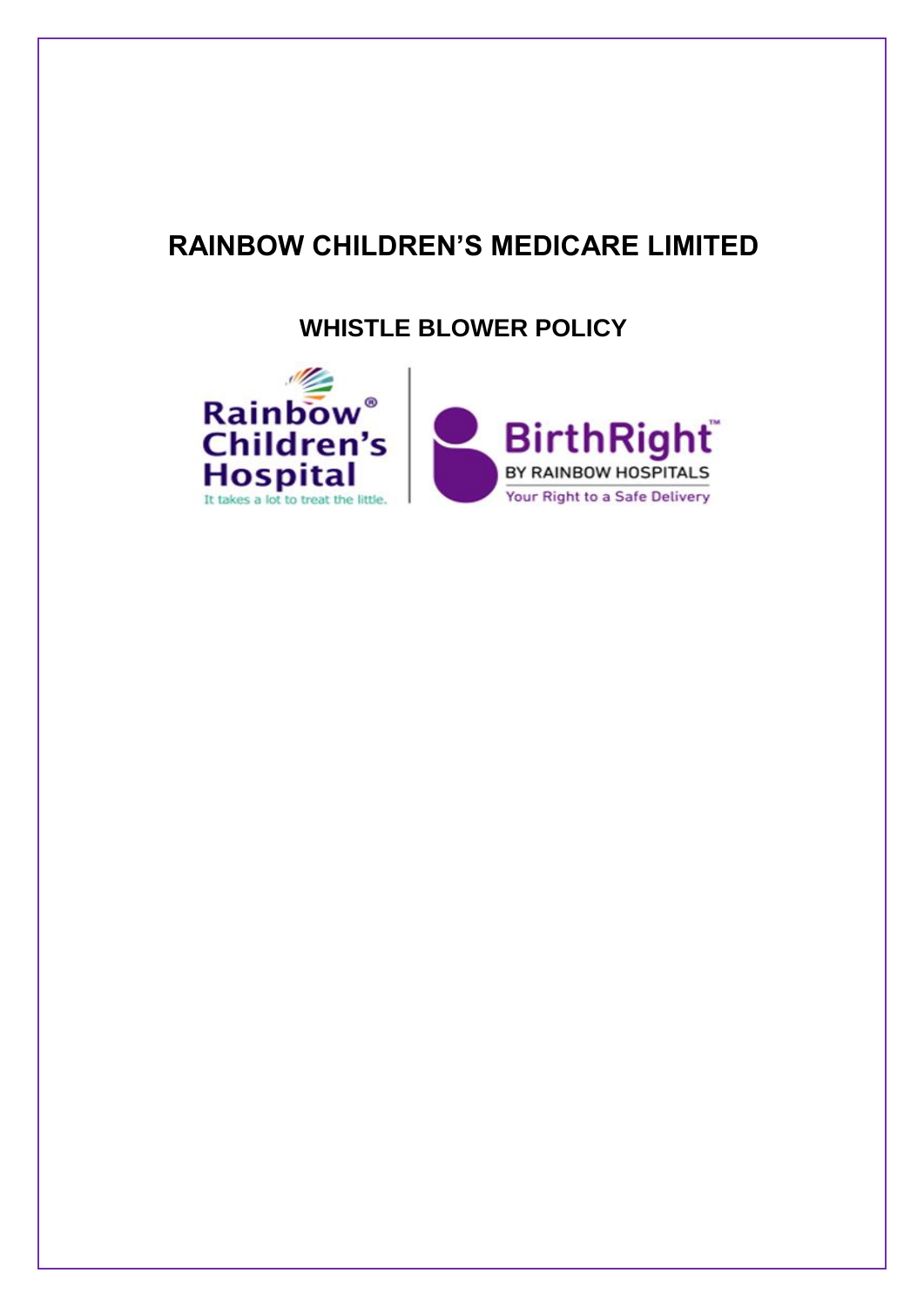



## **1. INTRODUCTION:**

Rainbow Children's Medicare Limited ("RCML" or the "Company") believes in the conduct of the affairs of its constituents in a fair and transparent manner by adoption of highest standards of professionalism, honesty, integrity and ethical behaviour.

Company is committed to conducting its business with integrity and in compliance with the laws of the land, established Audit Principles and the Company's Code of Conduct ("Code"). Any actual or potential violation of the Code of Conduct, howsoever insignificant or perceived as such, would be a matter of serious concern for the Company. The role of directors and employees in pointing out such violations of the Code of Conduct cannot be undermined.

This Vigil Mechanism/ Whistle blower Policy **(the "Policy")** is formulated to provide a framework to promote responsible and secure whistle blowing within the organization. It provides guidance and a procedural framework to **(i)** Directors, Employees & their representative bodies **(ii)** Business Associates & Security Holders (hereinafter referred to as "Stakeholders") wishing to raise a concern about irregularities and/ or frauds and any other wrongful conduct within the Company without fear of reprisal, discrimination or adverse employment consequences.

This policy is also intended to enable the Company to address such disclosures or complaints by taking appropriate action, including but not limited to disciplinary action that could include terminating the employment and/ or services of those responsible and also includes filing of legal case.

## **2. DEFINITIONS:**

- **a.** "Code" means the Company's Code of Conduct as in force from time to time.
- **b.** "Directors" means the Directors of the Company.
- **c.** "Employee" shall mean all individuals on full-time or part-time employment with the Company, with permanent, probationary, trainee, retainer, temporary or contractual appointment and also includes the Board of Directors of the Company.
- **d.** "Whistle Blower Committee" means a Committee set up by the Audit Committee for the purpose of administering the Whistle Blower Policy, constituted for this purpose.
- **e.** "Investigator" means those persons authorized, appointed, consulted or approached by the Whistle Blower Committee to investigate the reported matter.
- **f.** "Reportable Matter" or Alleged Misconduct" means unethical behavior, actual or suspected fraud, violation of law, breach of Company's Code of Conduct, Company Policies and Guidelines.
- **g.** "Subject" means, a person who is, the focus of investigative fact finding either by virtue of Protected Disclosure made or evidence gathered during the course of an investigation.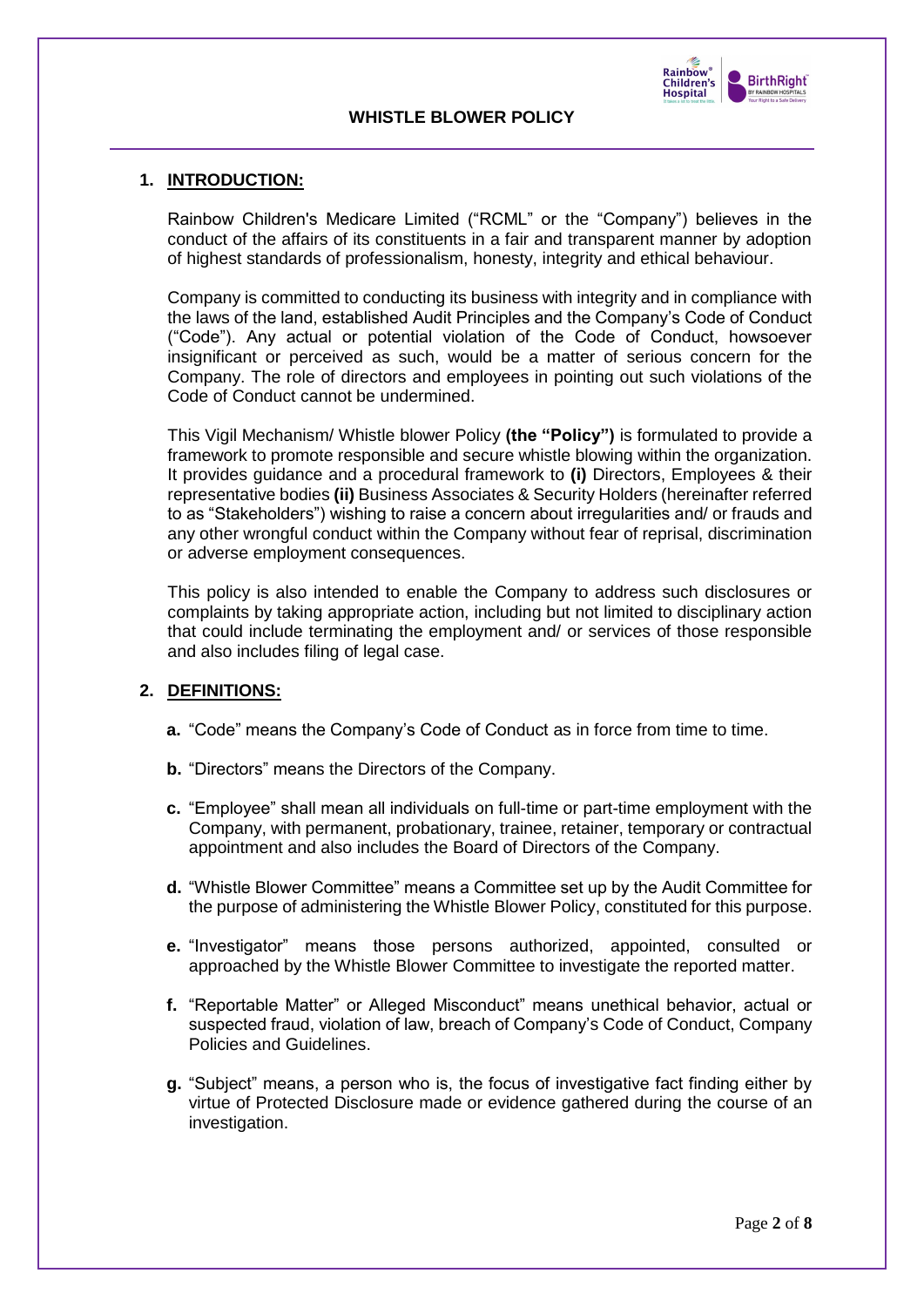

- **h.** "Protected Disclosure" means any communication made in good faith by the whistle blower that discloses or demonstrates information that may indicate evidence towards unethical or improper activity.
- **i.** "**Unpublished price sensitive information**" ("UPSI") means any information, relating to a company or its securities, directly or indirectly, that is not generally available which upon becoming generally available, is likely to materially affect the price of the securities and shall ordinarily including but not restricted to, information relating to financial results, dividends, change in capital structure, mergers, demergers, acquisitions, delisting's, disposals and expansion of business and such other transactions, changes in Key managerial personnel; and materials events in accordance with the listing agreements.
- **j. "Whistle Blower"** means any employee or Stakeholder of the Company making a protected disclosure/ Complaint under this Policy.

#### **3. Applicability**

This Policy applies to all Employees of the Company.

#### **4. Coverage of policy**

A Whistle Blower can complain about the following issues under this policy. The list of issues classified under "Reportable Matter" or "Alleged Misconduct" is indicative and is not all inclusive.

#### **Alleged misconduct may include, but is not limited to the following:**

- a) Forgery, falsification or alteration of documents.
- b) Unauthorized alteration or manipulation of computer files /data.
- c) Fraudulent reporting, wilful material misrepresentation
- d) Pursuit of benefit or advantage in violation of the Company's policies.
- e) Instances of leak of Unpublished Price Sensitive Information as per SEBI (Prohibition of Insider Trading) Regulations, 2015, as amended and Company's Code of Conduct.
- f) Misappropriation/misuse of Company's resources viz; funds, supplies, vehicles or other assets.
- g) Authorizing/receiving compensation for goods not received/ services not performed. Authorizing or receiving compensation for hours not worked.
- h) Improper use of authority for personal gains.
- i) Unauthorized Release of Proprietary Information.
- j) Financial irregularities, including fraud, or suspected fraud.
- k) Breach of contract.
- l) Theft of Cash.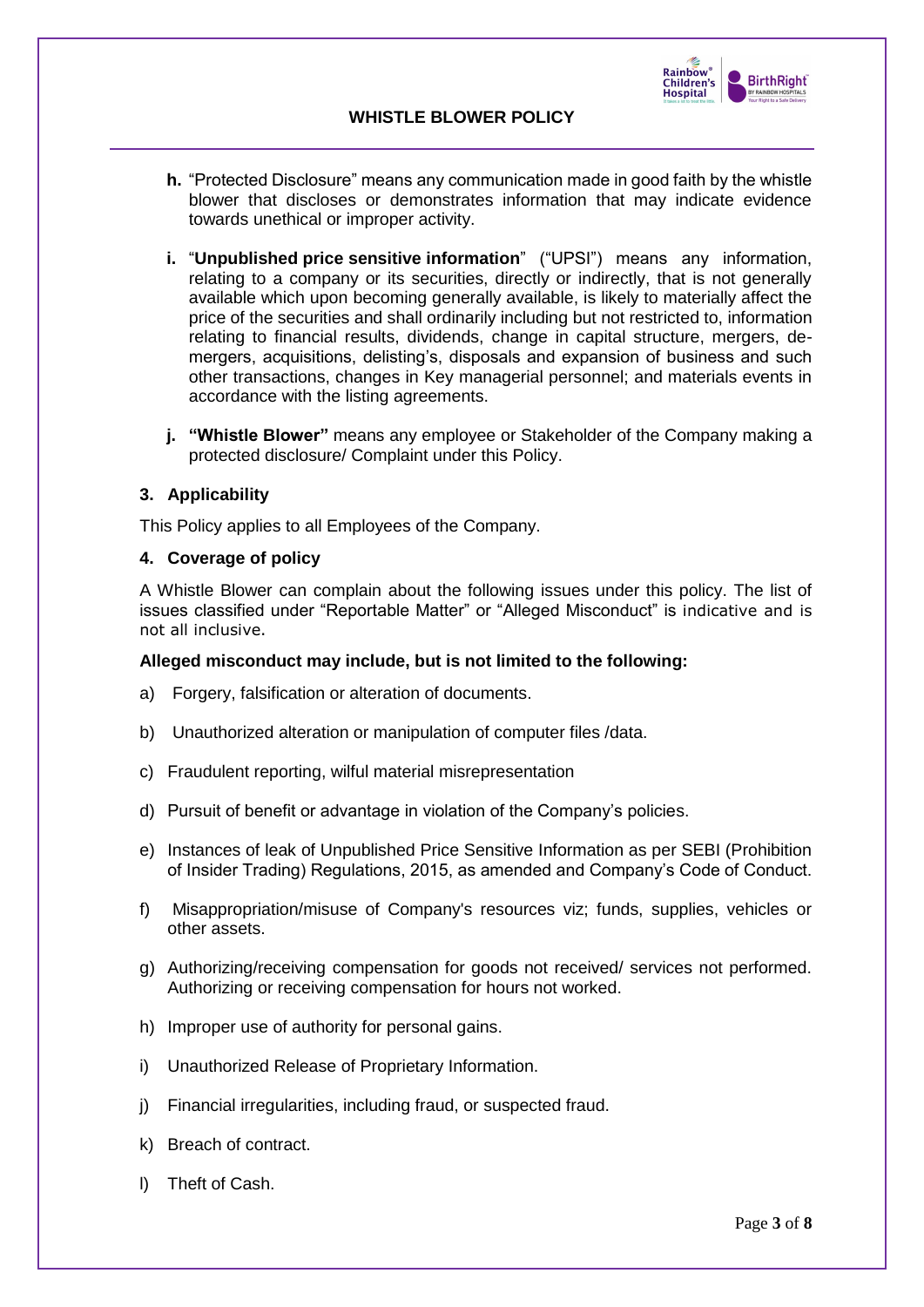

- m) Theft of Goods/Services.
- n) Unauthorized Discounts.
- o) Breach of Company's Code of Conduct
- p) Criminal Activity
- q) Giving and / or accepting, bribes, expensive gifts, directly or indirectly from business connections including clients, patients, vendors/Suppliers and Contractors in contravention of Code of Conduct policy.
- r) Deliberate violation of law/regulation.
- s) Leak of unpublished price sensitive information
- t) Any other unethical, biased, favoured, imprudent action.

#### **Concerns not covered under this policy**

- a) Personal grievance.
- b) Dissatisfaction with appraisals and rewards.
- c) Customer grievances / service related queries.
- d) Suggestions for improving operational efficiencies.
- e) Financial decisions by the Company.
- f) Concerns raised by a person who is not a Whistle Blower as per this Policy.

## **5. Protection for Whistle Blowers**

If a Whistle Blower raises concern under this policy, he/she will not be under any risk of suffering any form of retaliation. The Company is committed to protecting the Whistle Blower from any form of retaliation or adverse action due to disclosure by them. Whistle Blower will not be under risk of losing his/her job or suffer loss in manner like transfer, demotion, refusal of promotion.

The identity of the Whistle Blower shall be kept confidential to the extent possible ad permissible under law.

Any other employee assisting in the said investigation shall also be protected to the same extent as the Whistle Blower.

The protection is given provided that: -

a) The disclosure is made in the good faith.

b) Whistle Blower believes that information and allegations contained in it are substantially true.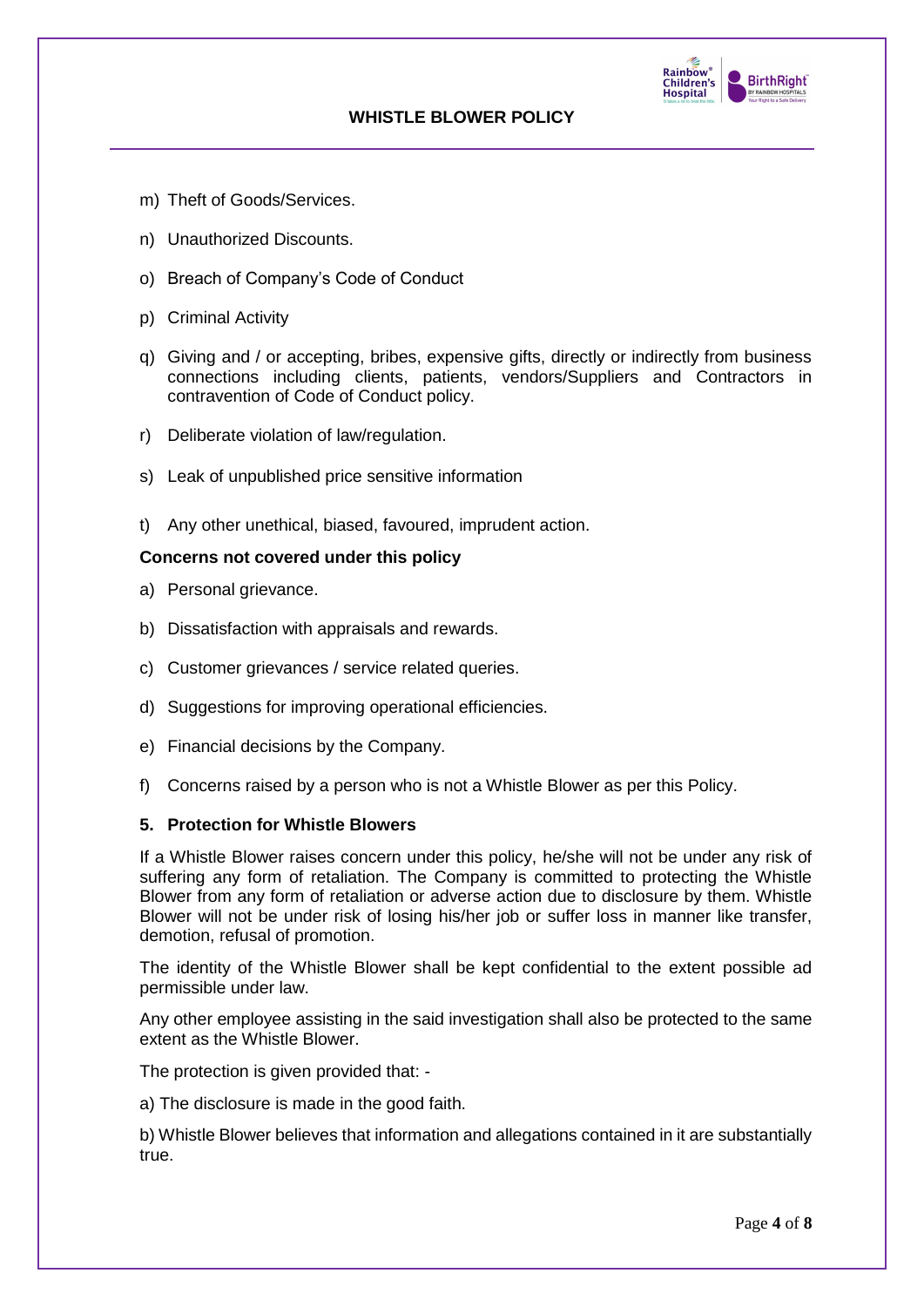

c) Whistle Blower is not acting for personal gain.

#### **6. False Complaints**

While this policy is intended to bring out misconduct happening in Company and also to protect genuine Whistle Blowers from any unfair treatment, however any employee who made complaints with mala fide intentions and which is finally found to be false will be subject to strict disciplinary / legal action.

#### **7. Reporting Mechanism**

Employees or Stakeholders may raise "Reportable Matter" or "Alleged Misconduct" within a reasonable period of time after becoming aware of the same to the Whistle Blower Committee.

a) The Whistle Blower Committee shall be headed by the Managing Director of the Company and shall comprise of the following other members.

b) COO

- c) Chief Financial Officer
- d) Company Secretary
- d) HR Head

The "Reportable Matter" or Alleged Misconduct" can be sent in detail to Whistle Blower Committee at whistle.blower@ rainbowhospitals.in

In exceptional cases or if complaints relate to KMPs & Directors, employees have a right to make a Protected Disclosure directly to the Chairman of the Audit Committee, by:

- i. Sending an e-mail to [audit.committee@rainbowhospitals.in](mailto:audit.committee@rainbowhospitals.in)
- ii. Writing a letter marked as Private and Confidential and addressed to the Chairman of the Audit Committee and sending it at the Corporate Office of the Company in Hyderabad.

Employees are encouraged to provide full information along with his name and contact details, so that Whistle Blower Committee can evaluate the merits of the complaint and initiate appropriate investigation / action on the complaint.

#### **8. Responsibility of the Whistle Blower Committee**

- a. The Whistle Blower Committee shall be responsible to act on the incident in an unbiased manner.
- b. The Whistle Blower Committee shall take necessary actions to maintain confidentially within the organization on issues reported.
- c. The Whistle Blower Committee shall identify impartial team of Investigators for conducting investigation. The Committee can also appoint any outside agency for seeking assistance, if needed.

The Whistle Blower Committee shall, subject to the prior concurrence of the Chairman of the Audit Committee, be responsible for recommending disciplinary action against the subject if investigation found to be true as raised by Whistle Blower.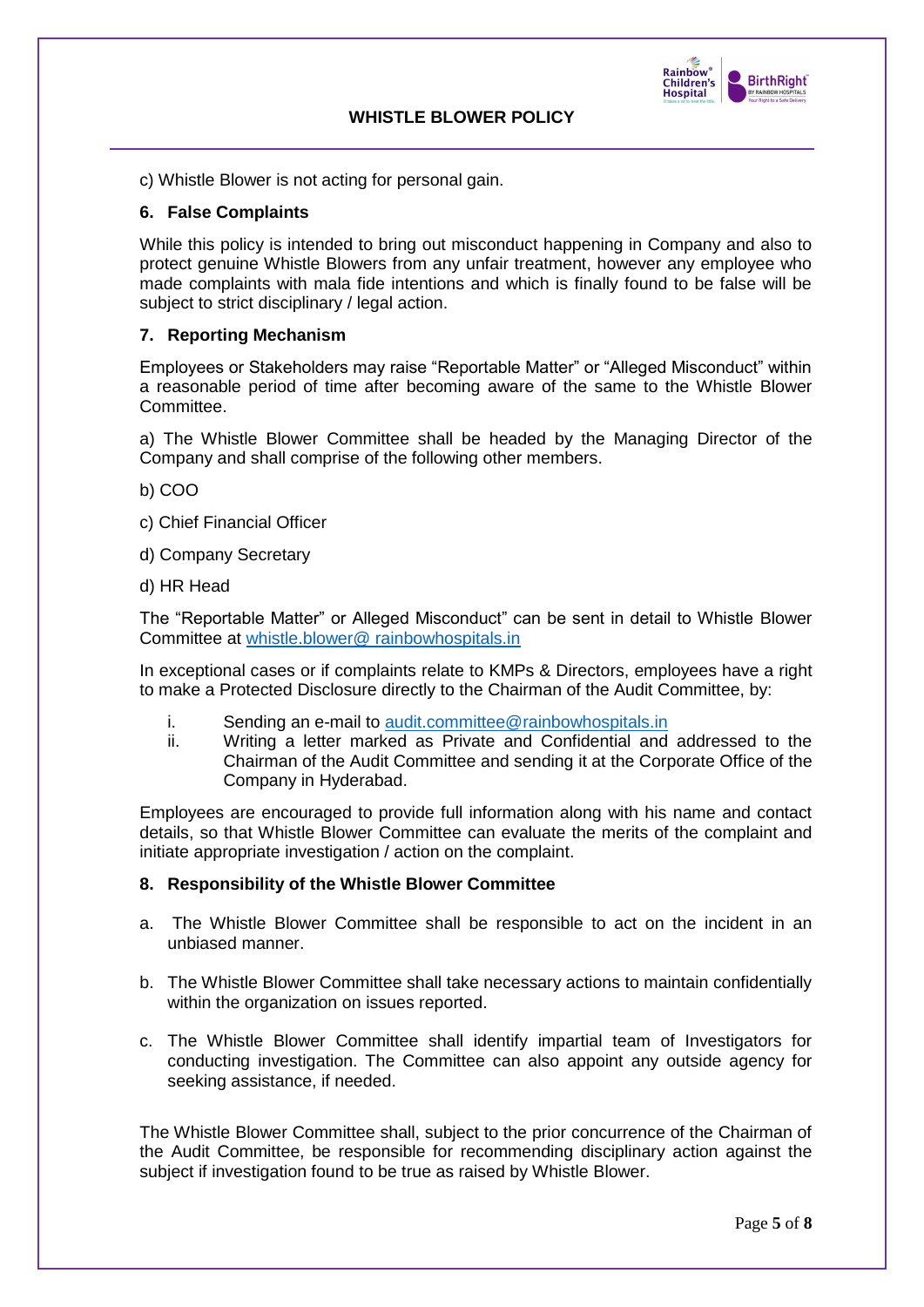

#### **9. Process of Inquiry / Investigation**

The Whistle Blower Committee shall meet and discuss every "Reportable Matter" or "Alleged Misconduct" and shall make an assessment or decide on enquiries or investigations to be made at the preliminary stage for validating and assessing the alleged misconduct / reportable matter. Where the Whistle Blower Committee decides that the reported matter falls outside the scope of this Policy, the Committee will dispose that of with directions to the Management to resolve it in the normal course of business. Where initial inquires indicate that further investigation is necessary, it shall constitute an Investigation Team to do the same.

- a. All matters reported to Whistle Blower Committee will be assessed on merit.
- b. The Whistle Blower Committee may obtain inputs from other relevant sources and review the evidence wherever necessary. While doing so Committee shall maintain the secrecy on the Whistle Blower and immediate witness, if any, and will also ensure that there will be no retaliation on him/her.
- c. The Investigation Team, formed by the Committee shall comprise of 1 or more Investigators, who may be employee(s) of the Company or otherwise, but are competent enough to handle the matter.
- d. The Investigator, who is a member of Investigation Team, constituted by Committee shall also maintain confidentiality during entire investigation process. They are required to play fair role during entire investigation process.
- e. The identity of the Subject will be kept confidential given the legitimate needs of law and investigation.
- f. The Subject is expected to co-operate in the investigation process. The Subject will also ensure that evidence is not withheld, destroyed or tapered.
- g. Investigator, Subject and Whistle Blower shall neither intervene nor they influence or threaten the immediate witness, if any.
- h. At any given point of time if Committee is informed that Investigator, Whistle Blower or Subject is influencing the Investigation Process, strict disciplinary action will be taken against them as deemed fit by the Committee.
- i. Everyone who is working with the Company has a duty co-operate in the investigation process.
- j. Failure to co-operate during the investigation process or intentionally providing the wrong information during the investigation process could result in disciplinary action, including termination of employment as deemed fit by the Committee / Management.
- k. The Investigating Team shall submit their report along with facts and supporting documents to the Whistle Blower Committee.
- l. The Whistle Blower Committee shall within a reasonable period of time which shall not be later than 6 months, except with the approval of Audit Committee, of receipt of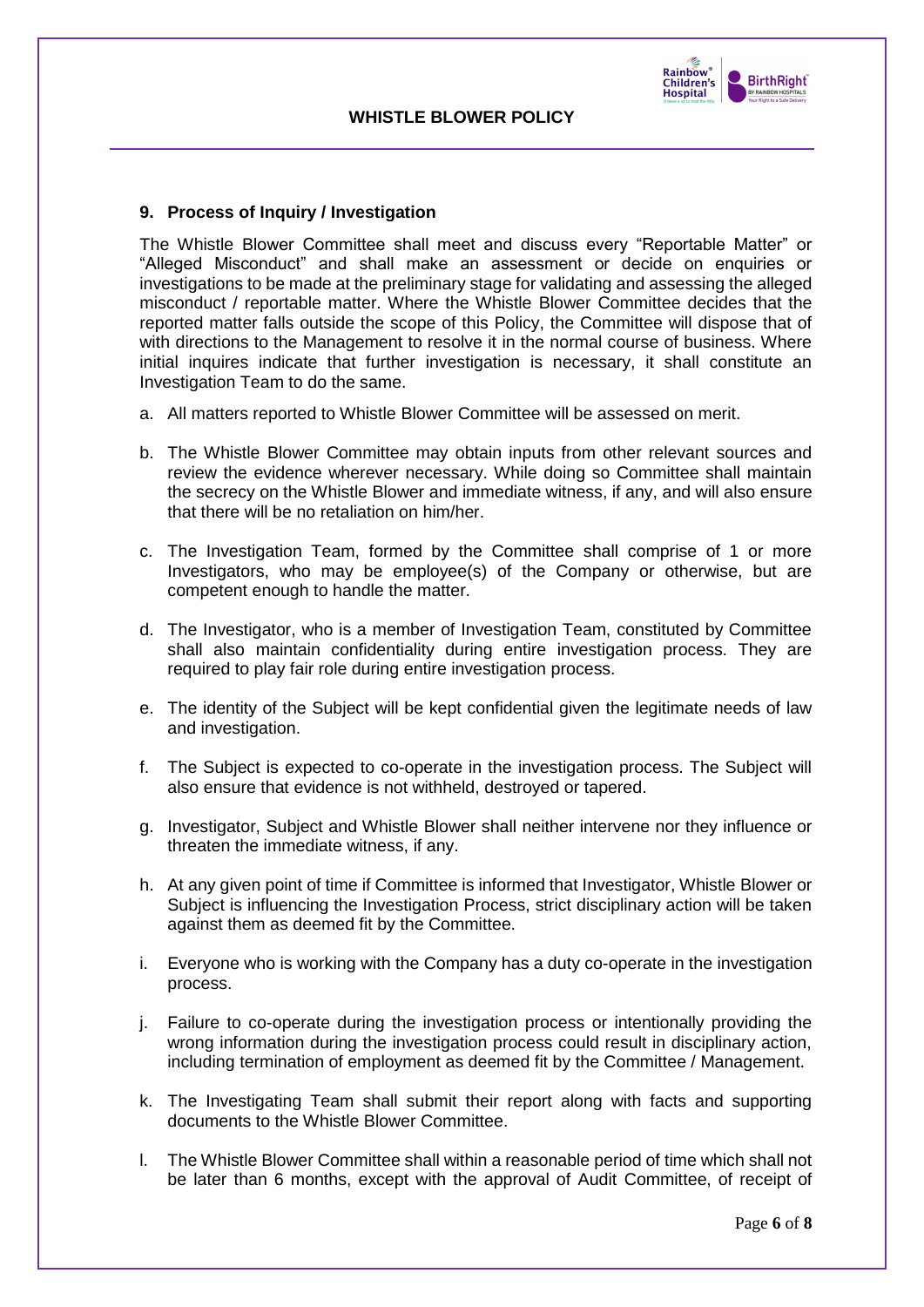

"Reportable Matter" or "Alleged Misconduct" forward the Complaint of the Whistle Blower addressed to the Chairperson of the Audit Committee along with its recommendation

Notwithstanding the above, if in opinion of the Whistle Blower Committee, the "Reportable Matter" or "Alleged Misconduct" relates to (i) Fraud and/or (ii) A matter which may result in Material Loss, leak of unpublished price sensitive information which may result in Material Loss, it shall update the Audit Committee in its meetings held after forming of such opinion, on the progress of its investigation into the matter.

m. If the "Reportable Matter" or Alleged Misconduct" is sent/emailed directly to the Chairman of the Audit Committee, the Chairman shall forward it to the Members of the Whistle Blower Committee for investigating it as per the Whistle Blower Policy.

## **10. Decision and Reporting**

- a. The Audit Committee shall, based on the findings in the written report submitted by the Whistle Blower Committee and after conducting any further investigation as it may deem fit, come to a final decision in its next meeting held immediately after the date of receipt of the written report.
- b. If the complaint is shown to be justified, then the Audit Committee shall invoke disciplinary or other appropriate actions against the concerned as per the Organization's procedures. The following actions may be taken after investigation of the concern;
	- i. Disciplinary action (up to and including dismissal) against the Subject depending on the results of the investigation; or;
	- ii. Disciplinary action (up to and including dismissal) against the Whistle Blower if the claim is found to be malicious or otherwise in bad faith; or
	- iii. No action if the allegation proves to be unfounded.
- c. If the report of the investigation is not to the satisfaction of the complainant, the complainant has the right to report the event to the appropriate legal or investigating agency.

#### **11. Miscellaneous**

- **a.** An annual report with number of complaints received under the Policy and their outcome shall be placed before the Audit Committee.
- **b.** All Protected Disclosures in writing or otherwise, the documents pertaining to the disclosures made by a Whistle Blower, along with the results of the investigation relating thereto, evidences submitted and proceedings carried thereon, shall be retained by the Company for a minimum period of five (5) years, or such other period as may be specified by any other law in force, whichever is more.

# **12. Modification**